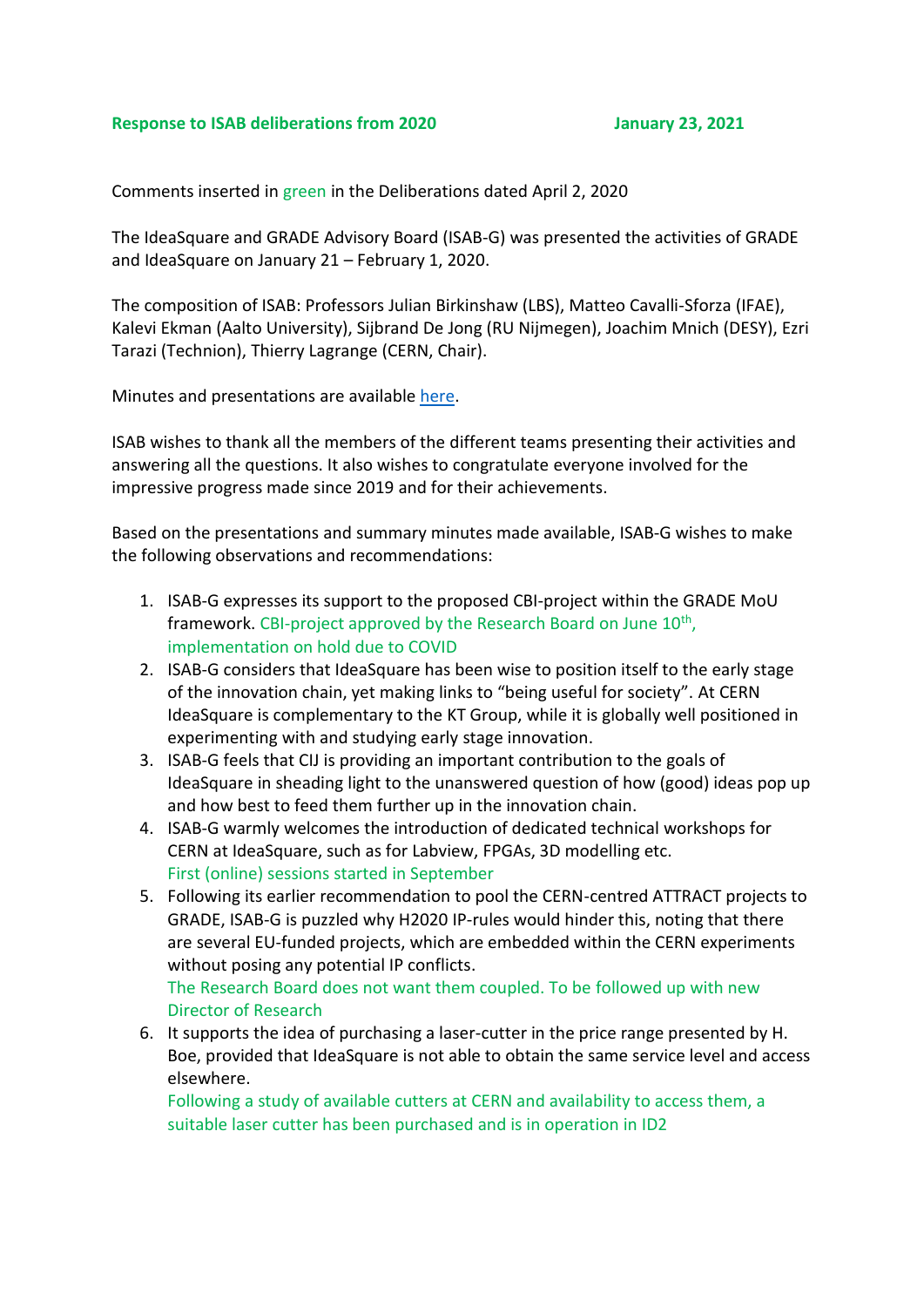- 7. It recommends IdeaSquare to update the list of tools available at CERN to determine what machinery to use at IdeaSquare (and possibly then charge for its use?) and what to rely on elsewhere at CERN, when needed. Done
- 8. It supports initiatives to create topical "Think Tanks" at IdeaSquare, but in niche areas like energy efficiency or mobility (e.g. autonomous vehicles), which are better connected to the core of CERN and where direct competition is less fierce. No progress due to COVID
- 9. Following up its earlier recommendation of establishing links with the Science Gateway, ISAB-G acknowledges that an engineering-driven approach could provide a complementary offering for Science Gateway and that it should be clearly anchored at CERN. It encourages IdeaSquare to explore this line of thinking further. Discussions have taken place with relevant people linked to SG and a proposal has been drafted (see Appendix 2 in SP)
- 10. ISAB-G finds the new entrepreneurship-initiatives presented by KT, like the concept of a "pre-incubator", most encouraging. It nevertheless perceives IdeaSquare more as a "germinator" - pollinating seeds of entrepreneurship among participants to create an innovation ecosystem and the right conditions - rather than as a business incubator or an accelerator to boost business growth. ISAB-G recommends that IdeaSquare does not try to compete in the business incubator and accelerator domains.

Discussions have continued with KT about the "Garage" and it will be concluded & implemented in 2021, once the COVID restrictions are lifted (until then, only limited access to ID2)

- 11. ISAB-G considers IdeaSquare as a "must have" for CERN, rather than a "nice to have" or a "just a fad". The value provided by IdeaSquare is concrete and real, the building is there, the people and projects are there. It is in the interest of CERN to continue IdeaSquare and its success.
- 12. As CERN is no longer providing an operating budget for IdeaSquare, ISAB-G strongly recommends IdeaSquare to seriously consider seeking for external donations, e.g. wealthy individuals, family offices, and alike. Naturally, complementarity should be maintained w.r.t other funding programs at CERN, like the CERN & Society and the Science Gateway.

A special "brochure" has been produced for approaching wealthy individuals. Concerning SG, see comment 9 above

13. ISAB-G expresses its concern that, while it understands IdeaSquare urgently needs to turn to new funding sources, like ATTRACT Phase 2, it risks to move away from what has made it important in experimenting and studying the process of how and why ideas emerge and develop, referring e.g. to the research being documented in the CIJ.

The positioning of ID2 has been reinforced (in the SP) to focus on the "Fuzzy Front End"

- 14. ISAB-G welcomes the proposed initiative(s) to attract and charge for e.g. business executives to spend time at IdeaSquare, like the ESADE-program. ESADE and ID2 are working towards an agreement, delayed by COVID
- 15. It recommends that IdeaSquare increases it efforts to make its existence, activities and results more visible, both internally and externally.